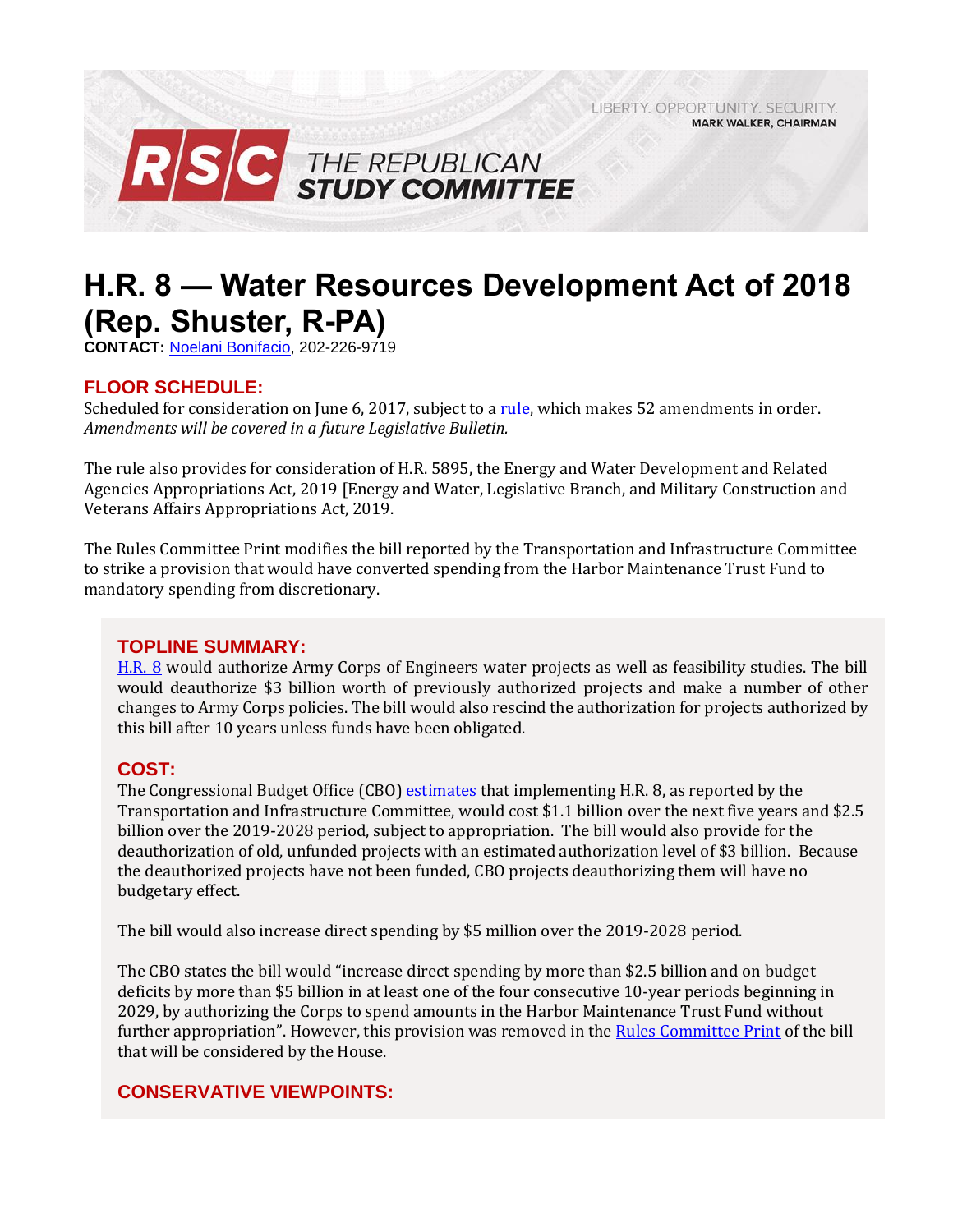**Expand the Size and Scope of the Federal Government?** The bill would increase authorizations for water resources projects and other programs, including the high hazard potential dams program and the Corps of Engineers Continuing Authorities Program. The bill would also provide for the deauthorization of older projects that have not been funded.

**Encroach into State or Local Authority?** [Some conservatives](https://millercenter.org/the-presidency/presidential-speeches/march-3-1817-veto-message-internal-improvements-bill) may believe that the types of projects authorized by the bill may be more appropriately funded by state and local governments or the private sector. The Committee on Transportation and Infrastructure has [made the case](https://transportation.house.gov/uploadedfiles/wrrdabookletpostconflowres.pdf#page=5) for a federal role.

**Delegate Any Legislative Authority to the Executive Branch?** No.

 **Contain Earmarks/Limited Tax Benefits/Limited Tariff Benefits?** No, the bill follows a process established by Congress to fund specific projects evaluated and reported by the Army Corps of Engineers.

# **DETAILED SUMMARY AND ANALYSIS:**

# **Title I – General Provisions**

**Sense of Congress:** The bill would express the sense of Congress that a Water Resources Development Act (WRDA) bill should be considered during every Congress.

**Levee Safety Initiative Reauthorization:** The bill would reauthorize the [Levee Safety Initiative](https://www.usace.army.mil/Missions/Civil-Works/Levee-Safety-Program/) through 2023.

**National Dam Safety Program:** The bill would reauthorize th[e National Dam Safety Program](https://www.fema.gov/national-dam-safety-program) through 2023.

**Rehabilitation of High Hazard Potential Dams:** The bill would increase the cost limitation for any single dam project from \$10 M to \$40 M. Accordingly, the bill increases the authorization for the rehabilitation of high hazard potential dams program from \$10 M to \$40 M.

*Some conservatives may be concerned that this would increase authorized spending by \$225 million over the ten-year period beginning in 2019, according to the CBO [estimate.](https://www.cbo.gov/system/files/115th-congress-2017-2018/costestimate/hr8.pdf)*

**Forecast-Informed Reservoir Operations:** The bill would require the secretary to submit a report to Congress on the results of the forecast-informed reservoir operations research study pilo[t program](http://www.nws.noaa.gov/os/water/resources/IWRSS_RR_PartnerForumReport_Jan1116.pdf) at Coyote Valley Dam at the Russian River Basin in California.

**Nonpowered Dams for Hydropower Development:** The bill would require the secretary, within 18 months of enactment, to develop a list of Corps-operated dams that have the greatest potential for hydropower development. The list must be submitted to Congress, and made available to the public.

**Emergency Response to Federal Disasters:** Under current law, the Chief of Engineers may use the emergency fund to rebuild hurricane and storm damage risk reduction projects that have been damaged by natural disasters to the design level of protection. The bill would require these project be built to either the pre-storm level, or design level, whichever provides the greater protection.

**Integrated Water Resources Planning:** The bill would require the secretary to consult with local governments when conducting a water resources development feasibility study to determine if local water management plans exist.

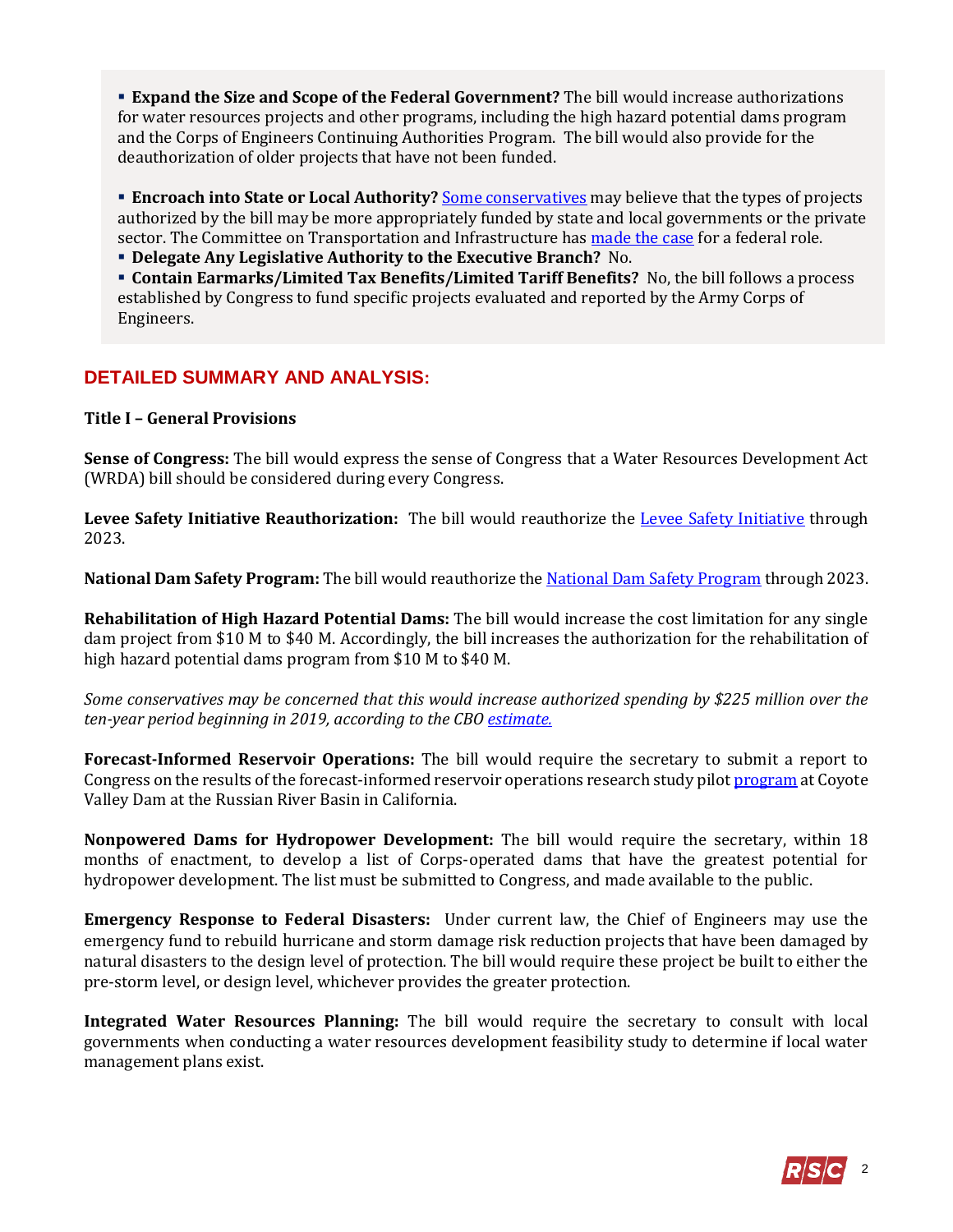**Mitigation Banks:** The bill would require the secretary to issue guidance related to the use of mitigation banks to meet water resources development projects requirements in order to update mitigation bank credit release schedules.

**Columbia River:** The bill would allow the secretary to provide housing and related assistance to the Department of the Interior to Indian tribes displaced as a result of the construction of th[e Bonneville Dam](http://www.nwp.usace.army.mil/bonneville/) in Oregon. The bill would require the secretary conduct a survey to determine the displacement of Indian tribes resulting from the construction of <u>John Day Dam</u> in Washington and Oregon, and, based on the study, the secretary may provide assistance to the tribes. The bill would also require the secretary complete a village development plan for all Indian tribes displaces as a result of the [Dalles Dam](http://www.nwp.usace.army.mil/The-Dalles/) in Washington and Oregon.

**Dissemination of Process Information:** The bill would require the secretary to develop and implement education efforts to ensure non-federal interests and local elected officials are aware of the annual [Report to](https://www.usace.army.mil/Media/Fact-Sheets/Fact-Sheet-Article-View/Article/754841/report-to-congress-on-future-water-resources-development/)  Congress [on Future Water Resources Development](https://www.usace.army.mil/Media/Fact-Sheets/Fact-Sheet-Article-View/Article/754841/report-to-congress-on-future-water-resources-development/) process.

**Non-Federal Engagement and Review:** The bill would require the secretary to issue a public notice prior to issuing implementation guidance for a covered water resources development law. The secretary would be required to take into input and recommendations provided to the secretary prior to finalizing guidance.

**Comprehensive Backlog Report:** The bill would require the secretary to publish a list of major federal operation and maintenance needs of Army Corps of Engineers (Corps) projects. This list, along with a list of projects that have been authorized but not completed, must be submitted to Congress biennially.

**Transparency in Administrative Expenses:** The bill would require the secretary to carry out the study with the National Academy of Public Administration on the efficiency of the Corps Engineers current staff salaries and administrative expense procedures as compared to using a separate administrative expense account within one year of enactment.

**Study of the Future of the U.S. Army Corps of Engineers:** The bill would require the secretary, with the National Academy of Sciences, to convene a committee of experts to carry out a study on the effects of moving the U.S. Army Corps of Engineers out of the Department of Defense. The study must consider national security effects, the ability of the Corps to assist operations of the U.S. Armed Services, and the emergency response obligations of the Corps. The National Academy of Sciences is required to consult with the Department of Defense, Department of Transportation, the Environmental Protection Agency, the Department of Homeland Security, the Office of Management and Budget, professional and NGO organizations, and the appropriate Congressional committees. The results of the study must be submitted to Congress within two years.

**Acknowledgement of Credit:** The bill would allow the secretary to provide credit for work carried out between November 8, 2007 and the date of enactment by a non-federal interest for a project if the work is integral to the project and was carried out according to appropriate federal laws.

**Non-Federal Implementation Pilot Program:** The bill would reauthorize the non-federal implementation pilot program authorized under [33 U.S.C. 2201 note](http://uscode.house.gov/view.xhtml?req=(title:33%20section:2201%20note%20edition:prelim)%20OR%20(granuleid:USC-prelim-title33-section2201%20note)&f=treesort&edition=prelim&num=0&jumpTo=true#substructure-location_b) through 2023.

**Water Resources Development Projects by Non-Federal Interests:** The bill would amend the feasibility study of a proposed water resources development project authorized under [33 U.S.C. 2231.](http://uscode.house.gov/view.xhtml?req=(title:33%20section:2231%20edition:prelim)%20OR%20(granuleid:USC-prelim-title33-section2231)&f=treesort&edition=prelim&num=0&jumpTo=true) The bill would prohibit the secretary from delaying completion of the review of the feasibility study as a result of considering policy changes. The secretary would be allowed to expend funds to undertake reviews and activities that are the responsibility of the secretary in providing technical assistance. The secretary is requiring to ensure the use of funds accepted from non-federal interests do not affect impartial decision making.

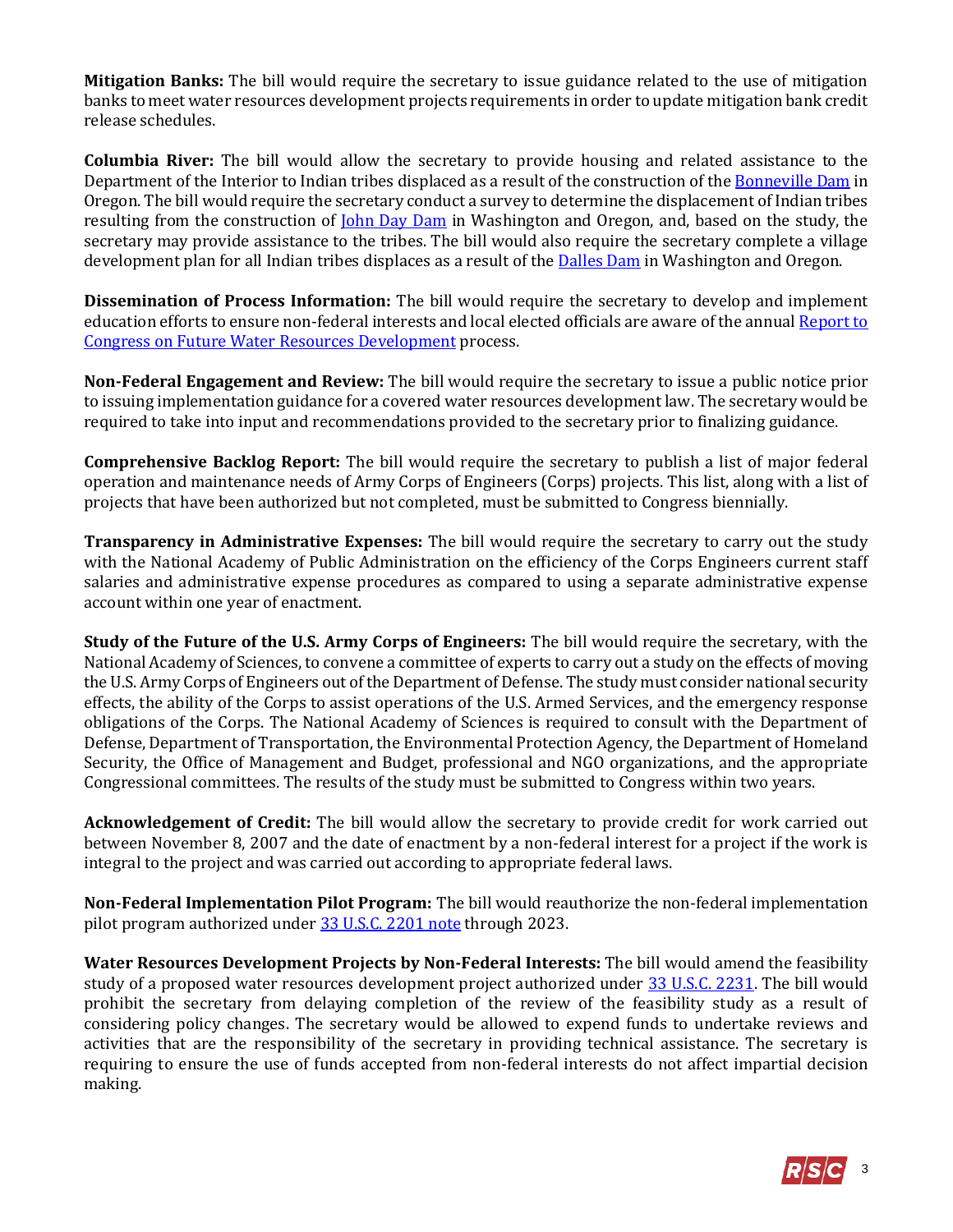The bill would not require certain projects constructed by non-federal interests to obtain federal permits that would not be required if the project was being carried out by the federal government, unless new information or circumstances that are relevant to environmental concerns have since the project recommendation.

**Advanced Funds for Water Resources Development Studies and Projects:** The bill would extend the provision outlined in [33 U.S.C. 701h-1](http://uscode.house.gov/view.xhtml?hl=false&edition=prelim&req=granuleid%3AUSC-prelim-title33-section701h-1&f=treesort&num=0&saved=%7CKHRpdGxlOjMzIHNlY3Rpb246NzAxaCBlZGl0aW9uOnByZWxpbSkgT1IgKGdyYW51bGVpZDpVU0MtcHJlbGltLXRpdGxlMzMtc2VjdGlvbjcwMWgp%7CdHJlZXNvcnQ%3D%7C%7C0%7Cfalse%7Cprelim) that allows the Corps to accept advanced funds from non-federal interests. The provision is currently available to floor-control projects and the bill would extend this provision to all water resource development studied and projects.

**Funding to Process Permits:** The bill would extend a provision unde[r 33 U.S.C. 2352,](http://uscode.house.gov/view.xhtml?req=(title:33%20section:2352%20edition:prelim)%20OR%20(granuleid:USC-prelim-title33-section2352)&f=treesort&edition=prelim&num=0&jumpTo=true) which currently allows the secretary to accept and expend funds contributed by a non-federal public entity or a public-utility company, natural gas company, or railroad carrier to expedite permits related to a project for a public purpose under the Department of the Army's jurisdiction. The provision is currently set to expire in 2024. The bill would extend the provision through 2026. The GAO is required to complete a follow-up study related to the implementation of this provision by June 10, 2018. The bill would extend the completion timeline to December 31, 2022.

**Study on Economic and Budgetary Analyses:** The bill would require the secretary to enter into an agreement with the National Academy of Sciences to carry out a study on the principles and methodologies used by the Corps to formulate and budget for water resources development projects and to make recommendations to Congress on how to improve transparency, return on investment, and cost savings. The report on the study must be made available to the public and submitted to Congress.

The bill expresses the Sense of Congress that the President, with the Corps, should submit a budget to Congress that aligns the cost-benefit ratio with that used by the Corps and demonstrates the transparency used in selecting water resources development projects that are submitted as part of the budget request.

**Study of Corrosion Management at Corps of Engineers Projects:** The bill would require the Comptroller to submit to Congress a study of corrosion management efforts at Corps projects and properties.

**Costs in Excess of Federal Participation Limit:** Current law authorizes the Secretary of the Army to spend up to \$20M for the construction, repair, restoration, and modification of emergency streambank and shoreline protection works to prevent damage to highways, bridge approaches, and public works, churches, hospitals, schools, and other nonprofit public services. No more than \$5 million may be used for any single locality in a fiscal year. The bill would clarify that the non-federal interest is responsible for costs above \$5 million.

**Report on Innovative Materials:** The bill would require the secretary to submit to Congress a report that describes the activities conducted by the Corps in relation to the use of innovative materials in water resources development projects.

**Corps of Engineers Study:** The bill would require the GAO to submit to Congress a report on the preparedness of the Corps workforce and an assessment and recommendations related to the technologies used by the Corps.

**GAO Study:** The bill would require the GAO to submit a report to Congress on the Corps' consideration of natural features when studying the feasibility of projects for flood risk management, hurricane and storm damage reduction and ecosystem restoration.

**GAO Report on Alaska Native Village Relocation:** The bill would require the GAO to submit a report to Congress on the efforts to relocate Alaska Native villages due to flooding an erosion threats that updates the

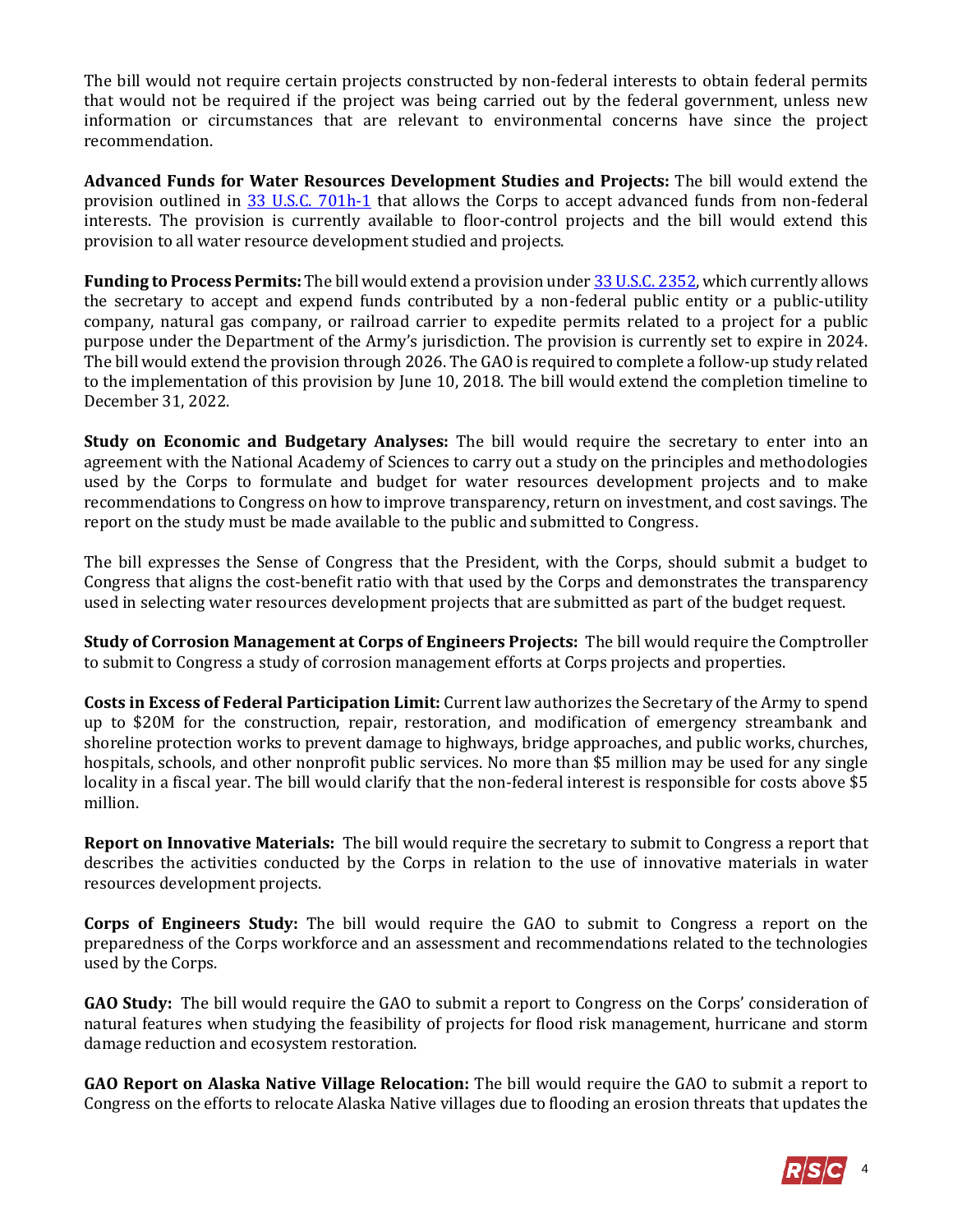report [Alaska Native Villages: Limited Progress Has Been Made on Relocating Villages Threatened by](https://www.gao.gov/new.items/d09551.pdf)  [Flooding and Erosion.](https://www.gao.gov/new.items/d09551.pdf)

**Study and Report on Expediting Certain Waiver Processes:** The bill would require the secretary to complete a report to Congress based on the best options available to implement the waiver process for the non-federal cost share codified under [Public Law 111-85.](https://www.gpo.gov/fdsys/pkg/PLAW-111publ85/pdf/PLAW-111publ85.pdf)

**Corps of Engineers Continuing Authorities Program:** The bill would increase the authorization for the Corps of Engineers [Continuing Authorities Program](http://www.nae.usace.army.mil/Missions/Public-Services/Continuing-Authorities-Program/) from \$50M to \$62.5M. This program allows for the construction of small river and harbor improvement projects that have not been authorized by Congress if the project will result in substantial benefits to navigation. The bill would also increase the amount that can be allotted for one locality from \$10M to \$12.5M.

*Some conservatives may be concerned that this would increase authorized spending by \$108 million over the ten-year period beginning in 2019, according to the CBO [estimate.](https://www.cbo.gov/system/files/115th-congress-2017-2018/costestimate/hr8.pdf)*

**Credit in Lieu of Reimbursement:** The bill would allow the secretary to provide a credit to a nonfederal interest instead of a reimbursement for certain flood damage reduction projects, or coastal navigation projects, if requested by the nonfederal interest. The credit may be applied to the share of the cost of the nonfederal interest in carrying out other flood damage reduction and coastal navigation projects or studies, at the nonfederal interest's request.

**Lake Okeechobee Regulation Schedule Review:** The bill would require the Corps to expedite completion of the [Lake Okeechobee](http://www.saj.usace.army.mil/Missions/Civil-Works/Lake-Okeechobee/) regulation schedule to coincide with the completion of the [Hebert Hoover Dike](http://www.saj.usace.army.mil/Missions/Civil-Works/Lake-Okeechobee/Herbert-Hoover-Dike/) project. Furthermore, the Corps would be required to consider the Comprehensive Everglades Restoration [Plan.](https://www.nps.gov/ever/learn/nature/cerp.htm)

**Missouri River:** The bill would require the secretary to submit to Congress a report on the impacts of interception-rearing complex construction on navigation and flood control, as set forth in the Missouri River [Master Manual](http://www.nwd-mr.usace.army.mil/rcc/reports/mmanual/MasterManual.pdf) and on the pallid sturgeon population recovery. The bill would prevent addition interception –rearing complex construction until the report is completed.

**Access to Real Estate Data:** The bill would require the secretary to make information related to all real property the Corps holds an interest in publically available.

**Aquatic Invasive Species Research:** The bill would require the secretary to research the management and eradication of aquatic invasive species, including Asian carp and zebra mussels, and submit a plan to address the impacts of aquatic invasive species to Congress.

**Harmful Algal Bloom Technology Demonstration:** The bill would require the secretary to implement a 5 year harmful algal bloom technology development demonstration under the [Aquatic Nuisance Research](https://www.usace.army.mil/Missions/Environmental/Invasive-Species-Management/)  [Program.](https://www.usace.army.mil/Missions/Environmental/Invasive-Species-Management/)

**Bubbly Creek, Chicago Ecosystem Restoration:** The bill would require the secretary to enter into a memorandum of agreement with the EPA to facilitate ecosystem restoration at **Bubbly Creek**.

**Operation and Maintenance of Navigation and Hydroelectric Facilities:** The bill would exclude navigation facilities that were under contract on or before the date of the enactment with a non-federal interest to perform operations or maintenance under [33 U.S.C. 2321](http://uscode.house.gov/view.xhtml?req=(title:33%20section:2321%20edition:prelim)%20OR%20(granuleid:USC-prelim-title33-section2321)&f=treesort&edition=prelim&num=0&jumpTo=true) from being considered inherently governmental functions, and not commercial activities. The secretary would be prohibited from contracting commercial facilities at a navigation facility after the date of enactment.

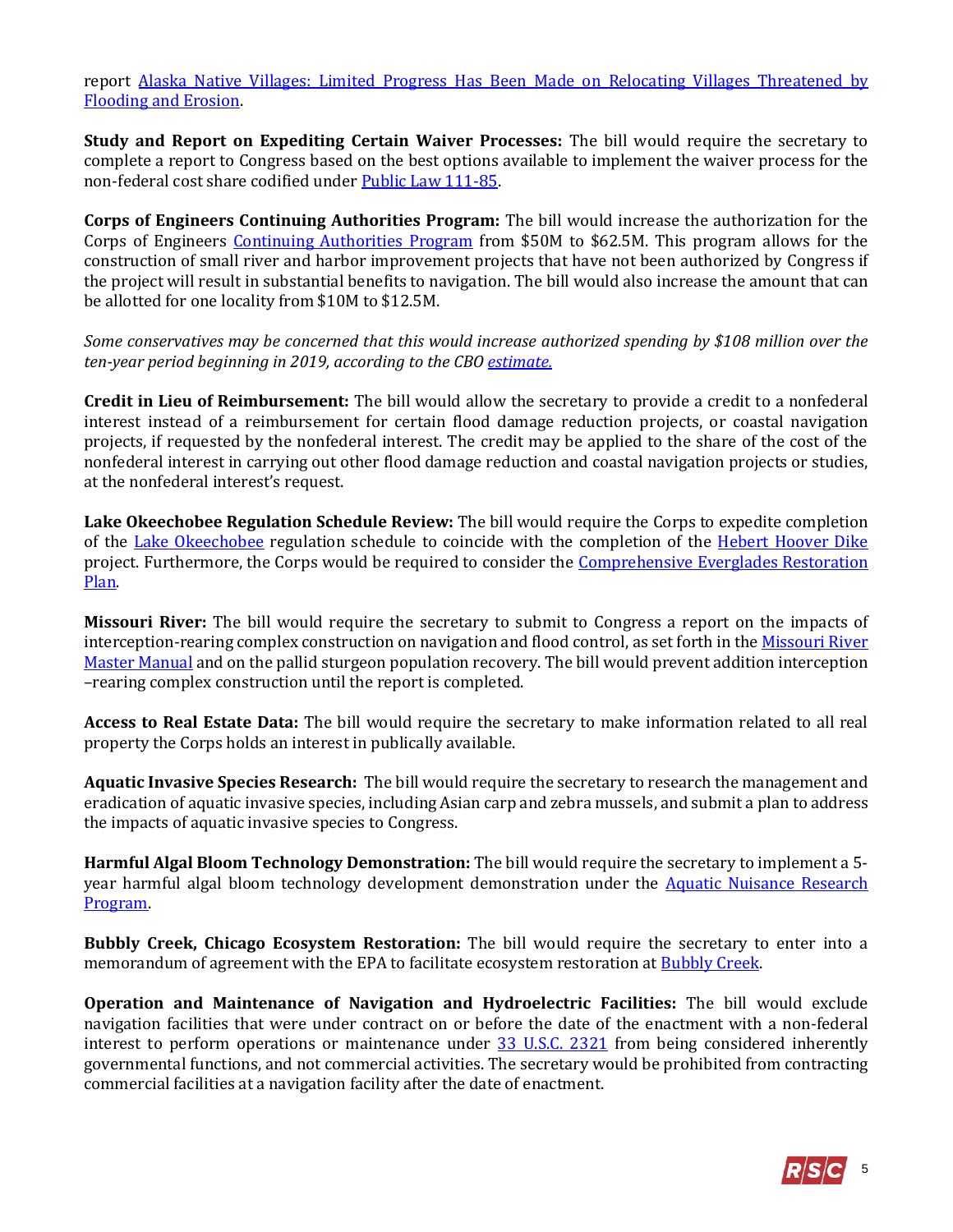**Hurricane and Storm Damage Reduction:** Current law allows the secretary to conduct a study considering the feasibility of extending beach nourishment projects for an additional 15 years beyond the codified limit, which is 50 years after the construction begins. The bill would clarify that the additional 15 years begins on the date beach nourishment began.

**Post-Disaster Watershed Assessments in U.S. Territories:** The bill would require all post-disaster watershed assessment activities carried out in a territory to be conducted at full federal expense, unless the President determines the territory has the ability to pay for the cost share without the use of federal funds or loans.

# **Title II – Studies**

**Proposed Feasibility Studies:** The bill would allow the Corps to conduct a feasibility study for each of the ten projects listed below, as [submitted](https://www.usace.army.mil/Missions/Civil-Works/Project-Planning/Legislative-Links/wrrda2014/wrrda2014_proposals/) in the 2017 Report to Congress on Future Water Resources Development and the 2018 Report to Congress on Future Water Resources Development:

- 1. [Cave Buttes Dam in Phoenix, Arizona:](https://www.maricopa.gov/DocumentCenter/View/12589/Flood-Facts-CRS-Newsletter) flood risk management
- 2. [San Diego River in San Diego, California:](http://sandiegoriver.org/conceptual_plan.html) flood risk management, navigation, and ecosystem restoration
- 3. **J. Bennett Johnston Waterway in Louisiana**: navigation
- 4. [Northshore in St. Tammany Parish, Louisiana:](http://www.stpgov.org/residents/news/item/3407-coastal-protection-project-moves-forward-as-st-tammany-parish-government-and-the-levee-board-selects-engineering-firm) flood risk management
- 5. [Ouachita-Black Rivers in Little River, Louisiana:](http://www.mvk.usace.army.mil/Missions/Recreation/Ouachita-Black-River/) navigation
- 6. [Chautauqua Lake in Chautauqua, New York:](http://chqlake.org/2018/04/chautauqua-lake-a-great-lake-seeking-a-greater-future/) ecosystem restoration and flood risk management
- 7. [Trinity River and Tributaries in Liberty, Texas:](https://www.mysanantonio.com/neighborhood/cleveland/news/article/Liberty-County-officials-keeping-eye-on-Trinity-12795635.php) navigation
- 8. [West Cell Levee in Irving, Texas:](http://www.swf.usace.army.mil/Missions/Water-Sustainment/Dallas-Floodway-Extension/) flood risk management
- 9. [Coastal Virginia in Coastal, Virginia:](http://coastalresilience.org/project/virginia-eastern-shore/) flood risk management, ecosystem restoration, and navigation
- 10. [Tangier Island in Tangier Island, Virginia:](http://www.dailypress.com/news/science/dp-nws-water-infrastructure-bill-20180523-story.html) flood risk management and ecosystem restoration

# **Additional Studies:**

[Lower Mississippi River in Missouri, Kentucky, Tennessee, Arkansas, Mississippi, and Louisiana,](https://www.nature.org/newsfeatures/pressreleases/bipartisan-water-resources-bill-introduced-in-senate-includes-ecosystem-rest.xml)

(ecosystem restoration): The bill would authorize the Corps to carry out studies to determine the feasibility of habitat restoration for the eight reaches that have been identified as priorities in [Lower Mississippi River](file:///C:/Users/mdickerson/AppData/Local/Microsoft/Windows/INetCache/Content.Outlook/4VVKUYRD/lower%20mississippi%20river%20resource%20assessment,%20final%20assessment%20in%20response%20to%20section%20402%20of%20wrda%202002)  Resource Assessment; Final Assessment [in Response to Section 402 of WRDA 2002.](file:///C:/Users/mdickerson/AppData/Local/Microsoft/Windows/INetCache/Content.Outlook/4VVKUYRD/lower%20mississippi%20river%20resource%20assessment,%20final%20assessment%20in%20response%20to%20section%20402%20of%20wrda%202002)

[St. Louis Riverfront and Meramec River Basin](http://www.mvs.usace.army.mil/Portals/54/docs/pm/Reports/EA/STLRFMRBER/Appendix%20K%20-%20Real%20Estate%20Plan%20-%20Public%20Review.pdf?ver=2018-05-24-143232-417) in Missouri and Illinois (ecosystem restoration and flood risk management: The bill would also authorize the Corps to carry out studies to determine the feasibility of a project for ecosystem restoration and flood risk management in: (1) Madison, St. Clair, and Monroe Counties in Illinois; and, (2) St Louis, Jefferson, Franklin, Gasconade, Maries, Phelps, Crawford, Dent, Washington, Iron, St. Francois, St. Genevieve, Osage, Reynolds, and Texas Counties in Missouri.

**Expedited Completion of Reports for Certain Projects**: The bill would require the Corps to expedite the completion of the following feasibility studies, and may proceed to preconstruction planning, engineering and design of the project if the project is deemed justified:

- 1. [Selma, Alabama:](https://www.selmatimesjournal.com/2018/01/19/grant-will-fund-new-splash-pad-by-river/) riverbank stabilization
- 2. [Three Mile Creek, Alabama:](https://www.al.com/news/index.ssf/2018/04/mobile_wins_aldot_grant_for_ne.html) ecosystem restoration
- 3. [Nome, Alaska:](http://www.poa.usace.army.mil/Media/News-Releases/Article/1431934/corps-begins-new-feasibility-study-for-port-of-nome/) navigation
- 4. [Seward, Alaska:](http://www.alaska.org/detail/lowell-creek-diversion-tunnel) flood diversion
- 5. [Three Rivers, Arkansas:](http://www.swd.usace.army.mil/Portals/42/docs/FY13%20Three%20Rivers%20Study,%20AR.pdf) navigation
- 6. [Coyote Valley Dam, California:](http://www.spn.usace.army.mil/Missions/Projects-and-Programs/Projects-A-Z/Coyote-Valley-Dam-Lake-Mendocino-CA-O-M-/) flood control and water conservation
- 7. [Lower Cache Creek, California:](http://www.dailydemocrat.com/environment-and-nature/20180324/cache-creek-conservancy-near-woodland-awarded-grant-to-create-new-habitat) flood risk management
	- For this project, the bill would require the Corps to review and give priority to plans and designs requested by non-federal interests and incorporate them into the federal study, if they are consistent with federal standards.

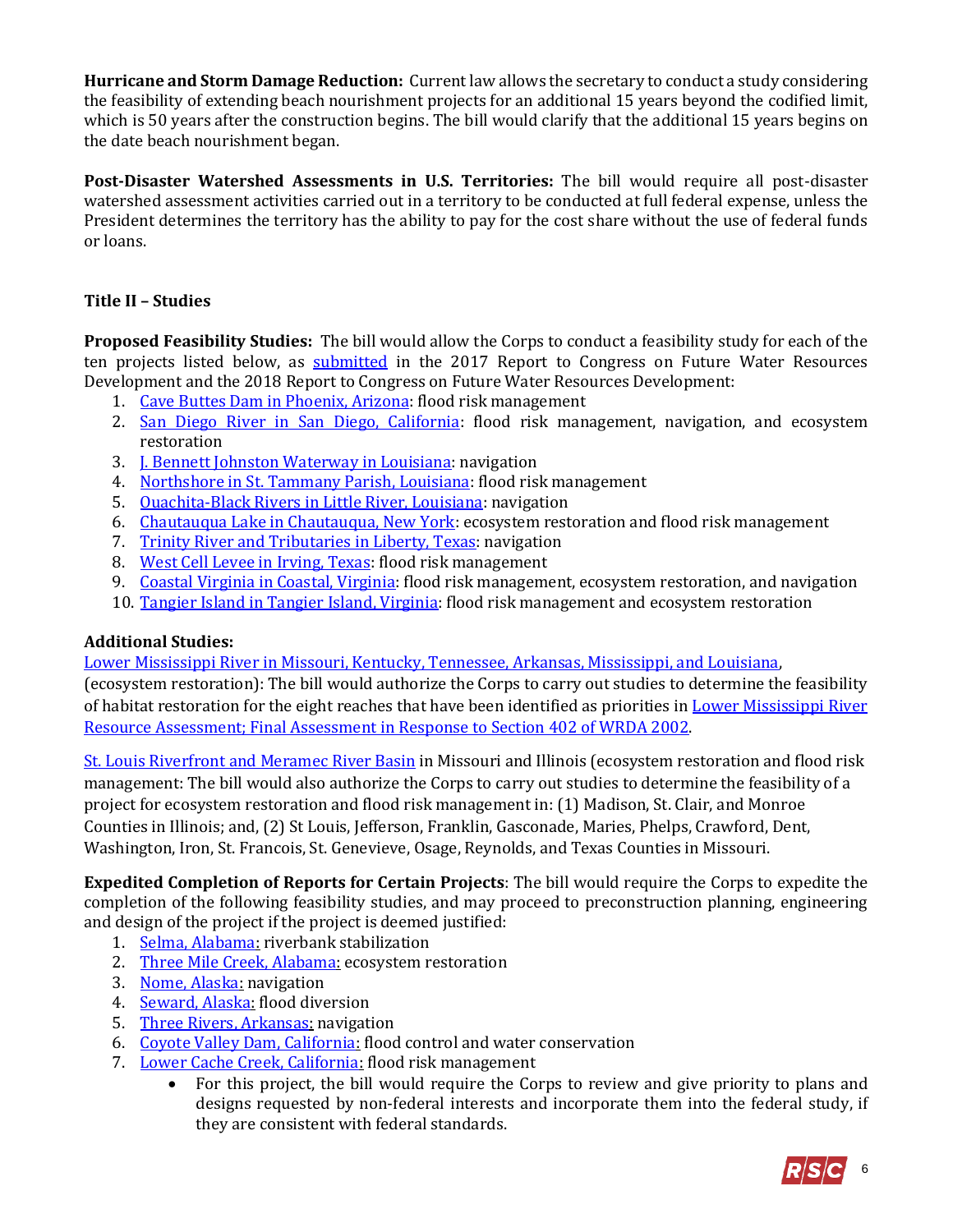- 8. [Lower San Joaquin River, California:](http://www.spk.usace.army.mil/lower_sj_river/%5d) flood risk management
- 9. [South San Francisco, California:](http://www.spn.usace.army.mil/Missions/Projects-and-Programs/Projects-by-Category/Projects-for-Flood-Risk-Management/South-San-Francisco-Bay-Shoreline-Study/) flood risk management
- 10. [Tijuana River, California:](https://www.ibwc.gov/Mission_Operations/TJ_River_FCP.html) flood risk management and ecosystem restoration
- 11. [East Hartford, Connecticut:](http://www.nae.usace.army.mil/Missions/Civil-Works/Flood-Risk-Management/Connecticut/East-Hartford/) flood risk management
- 12. Hartford, Connecticut: risk management
- 13. [Delaware River Basin:](https://centerforlanduse.org/projects/drb/) comprehensive flood mitigation study
- 14. [Lake Apopka, Florida:](https://www.wuft.org/specials/water/lake-apopka-cautionary-tale/) ecosystem restoration
- 15. [Kansas River Weir, Kansas:](http://www.cjonline.com/news/20180430/cleanup-set-for-saturday-in-area-where-kansas-river-weir-project-will-begin-this-summer) ecosystem restoration
- 16. [Fern Ridge, Oregon:](http://www.nwp.usace.army.mil/Locations/Willamette-Valley/Fern-Ridge/) water resource improvements
- 17. [Brownsville, Texas:](http://www.swg.usace.army.mil/Portals/26/docs/Cheryl%20Jaynes/Review%20Plans%20(Study)/Resacas%20Review%20Plan.pdf) ecosystem restoration
- 18. [Norfolk Harbor, Virginia:](http://www.nao.usace.army.mil/About/Projects/Norfolk-Harbor-Channel-Deepening/) navigation
- 19. [Norfolk, Virginia:](http://www.nao.usace.army.mil/NCSRM/) coastal storm risk management
- 20. [Tacoma Harbor, Washington:](http://www.pnwa.net/wp-content/uploads/McKee-Presentation.pdf) navigation

The bill would require the secretary to expedite completion of a post-authorization change report for the following projects:

- 1. [Lower San Joaquin River in California](http://www.spk.usace.army.mil/Portals/12/documents/usace_project_public_notices/LSJRFS_Draft_EIS-EIR_Feb2015.pdf)
- 2. [San Luis Rey River Flood Control Protection Project, California](http://www.sandiegouniontribune.com/communities/north-county/sd-no-river-project-20171030-story.html)
- 3. [Success Reservoir Enlargement Project, California](http://www.spk.usace.army.mil/Portals/12/documents/civil_works/Success/FINAL%20Success%20Lake%20Deviation%20EA.pdf?ver=2017-06-06-182303-820)
- 4. [Everglades Agricultural Area Reservoir, Florida](https://www.sfwmd.gov/our-work/cerp-project-planning/eaa-reservoir)
- 5. [Sault Saint Marie, Michigan:](http://www.lre.usace.army.mil/Media/News-Releases/Article/1262804/maintenance-construction-contract-awarded-for-poe-lock-at-the-soo-locks-in-uppe/) navigation

The bill would prohibit the Corps from completing a study for the [Upper St. Anthony Falls Lock and Dam](http://www.umrswpp.com/) project until a report is submitted to Congress on the feasibility of modifying the Upper St. Anthony Falls Lock and Dam to preserve recreational opportunities and the ecosystem's health, to maintain the benefits to the natural ecosystem and human environment, and the preservation of any portion of the lock and dam to maintain flood control.

# **Title III – Deauthorizations, Modifications, and Related Provisions**

**Deauthorizations:** The bill would require the secretary to develop an interim deauthorization list that identifies: (1) each water resources development project that was authorized before November 8, 2007 that has not begun construction, or no federal or non-federal funds have been obligated in the last six fiscal years; (2) each project identified and included on a list to Congress for reauthorization, as required under [33 U.S.C.](http://uscode.house.gov/view.xhtml?req=(title:33%20section:579a%20edition:prelim)%20OR%20(granuleid:USC-prelim-title33-section579a)&f=treesort&edition=prelim&num=0&jumpTo=true#substructure-location_b_2)   $579a(b)(2)$ ; and, (3) any project for which the non-federal sponsor submits a request for inclusion. After a public comment period, the secretary is required to submit a revised list to the appropriate Congressional committees, and develop a final deauthorization list. The final list must have an estimated federal cost of completion of at least \$3 billion.

**Backlog Prevention:** The bill would rescind the authorization for the projects authorized by this bill after ten years unless funds have been obligated for construction or a post-authorization study, or the authorization has been modified by a subsequent Act of Congress. The bill requires the Corps to submit a report to Congress in 12 years that includes: (1) a list of water resources development projects for which construction has not been completed; (2) reasons why the projects were not completed; (3) a schedule for completion based on expected appropriation levels; and, (4) a five and ten-year projection on construction backlog and mitigation recommendations.

**Project Modifications**: The bill makes the following modifications, which are consistent with the Reports to Congress [on Future Water Resources Development:](https://www.usace.army.mil/Missions/Civil-Works/Project-Planning/Legislative-Links/wrrda2014/wrrda2014_proposals/)

- 1. [Harbor and South Bay, California:](https://www.nbcbayarea.com/news/local/South-Bay-Water-Bills-Could-Increase-Delta-Tunnels-Project-481485681.html) increased funding from \$35 million to \$70 million
- 2. [Lakes Marion and Moultrie, South Carolina:](https://www.postandcourier.com/business/new-federal-law-gives-berkeley-county-industries-new-water-source/article_b9be1682-dd9c-11e6-b364-f3ba6aa7005b.html) increased funding from \$60 million to \$89.55 million

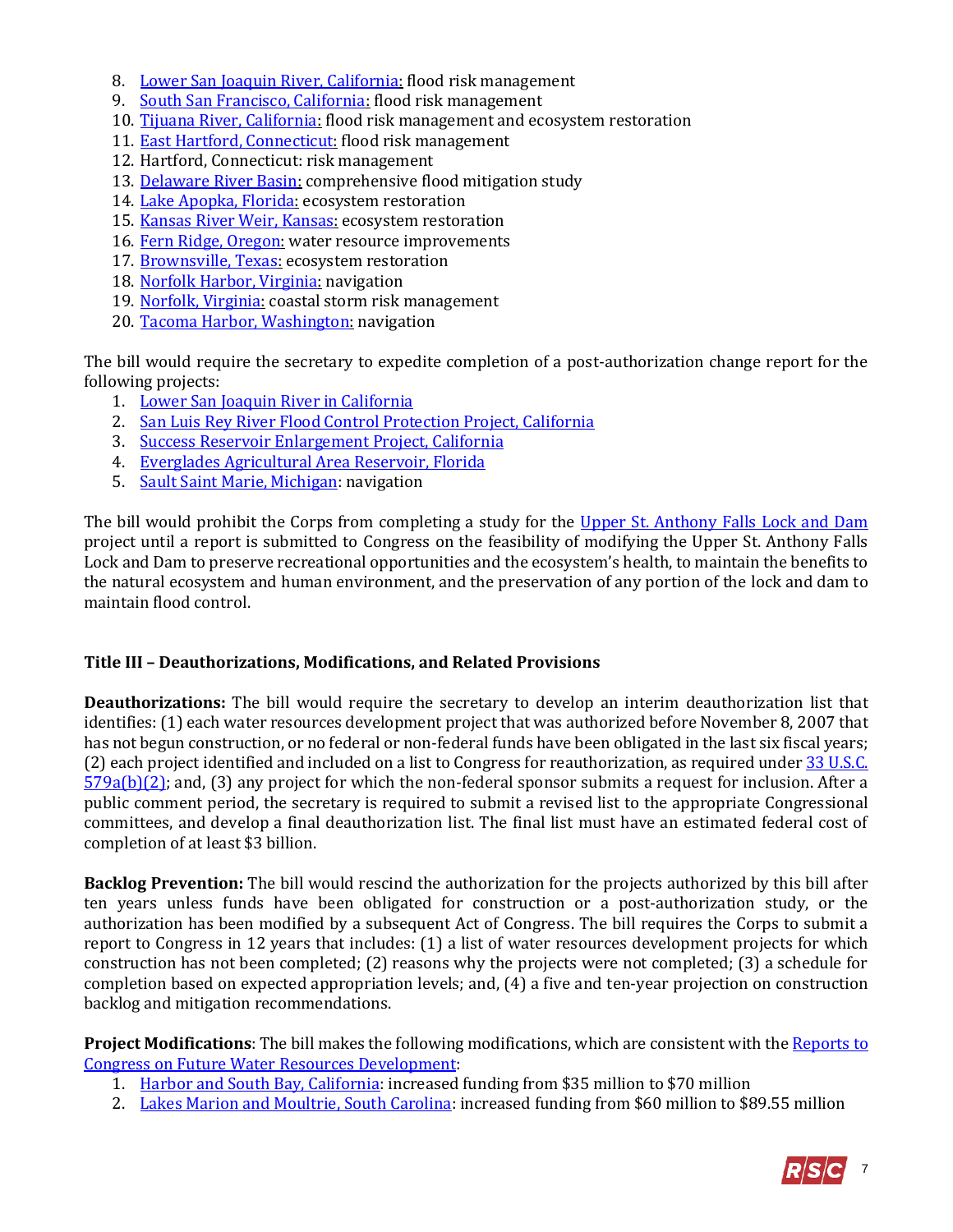**Milwaukee Harbor:** The bill would deauthorize a portion of the Milwaukee Harbor [project](http://www.lre.usace.army.mil/Missions/Operations/Milwaukee-Harbor-WI/) for navigation.

**Bridgeport Harbor, Connecticut:** The bill would deauthorize a portion of the Bridgeport Harbor *project* for navigation.

**Conveyances:** The bill would allow the secretary to convey 9.19 acres of real property to Cheatham County, Tennessee. The land is part of the Cheatham lock and Dam [project](https://www.recreation.gov/recreationalAreaDetails.do?contractCode=NRSO&recAreaId=384) The bill retains the U.S.'s right to inundate the land with water. Cheatham County is required to pay the fair market value for the land and the conveyance is subject to existing easements, rights-of-way and leases.

The bill would also allow the secretary to convey 5 acres of real property to the City of Nashville, Tennessee. The land is part of the [Riverfront Park Recreational Development.](http://www.nashvilleriverfront.org/) Should the city cease to maintain improvements for recreation included in the conveyance or use the property for purposes other than recreation and flood risk management, the city is required to repay the federal cost share of construction recreation improvements. The city is required to pay all reasonable and necessary costs of conveyance.

**Clatsop County, Oregon:** The bill would deauthorize the Clatsop County project to raise and improve levees.

**Kissimmee River Restoration:** The bill would allow the Corps to credit certain work toward the non-federal share of the Kissimmee River [project.](http://www.saj.usace.army.mil/Missions/Environmental/Ecosystem-Restoration/Kissimmee-River-Restoration/) According to the CBO report, the Corps has previously determined that certain in-kind contributions were ineligible as qualifying credit towards the local cost share. The credit for these contributions would total \$6 million, according to the CB[O report.](https://www.cbo.gov/system/files/115th-congress-2017-2018/costestimate/hr8.pdf)

**Lytle and Cajorn Creeks, California:** The bill would deauthorize a portion of the Lytle and Cajon Creeks channel improvement project.

**Yuba River Basin, California:** The bill would modify the Yuba River Basin project for flood damage to allow a non-federal interest to construct a new levee to connect the existing levee with high ground. The nonfederal cost of constructing the levee shall be 100 percent.

# **Title IV – Water Resources Infrastructure**

The bill would authorize the following projects, a[s submitted](https://www.usace.army.mil/Missions/Civil-Works/Project-Planning/Legislative-Links/wrrda2014/wrrda2014_proposals/) in the 2017 Report to Congress on Future Water Resources Development and the 2018 Report to Congress on Future Water Resources Development:

# **Navigation**

[Galveston Harbor Channel Extension Project, Houston-Galveston Navigation Channels](http://www.swg.usace.army.mil/Portals/26/docs/Planning/2%20-%20Draft%20GHCE%20EA%20(March2013).pdf)

#### **Federal Costs: \$10,046,000 / Total Costs: \$13,395,000**

This project would deepen 2,571 feet of the existing Galveston Harbor Channel by 5 feet, increasing navigation efficiency for deep draft vessels. According to the Corps, the deepening would allow dock facility users to fully load vessels, as they are currently unable to do.

# **Flood Risk Management**

[Mamaroneck-Sheldrake Rivers,](http://www.nan.usace.army.mil/Media/Fact-Sheets/Fact-Sheet-Article-View/Article/487646/fact-sheet-mamaroneck-sheldrake-rivers-village-of-mamaroneck-ny/) New York

# **Federal Costs: \$53,500,000 / Total Costs: \$82,250,000**

Frequent severe floods have caused extensive damage and loss of live in the Village of Mamoroneck; a result of low channel capacity, small bridge openings, developmental encroachment along both rivers, urbanization and a poor flow conveyance at the confluence of both rivers. The project would deepen and widen 7,5000 feet of channels along the Mamaroneck and Sheldrake Rivers.

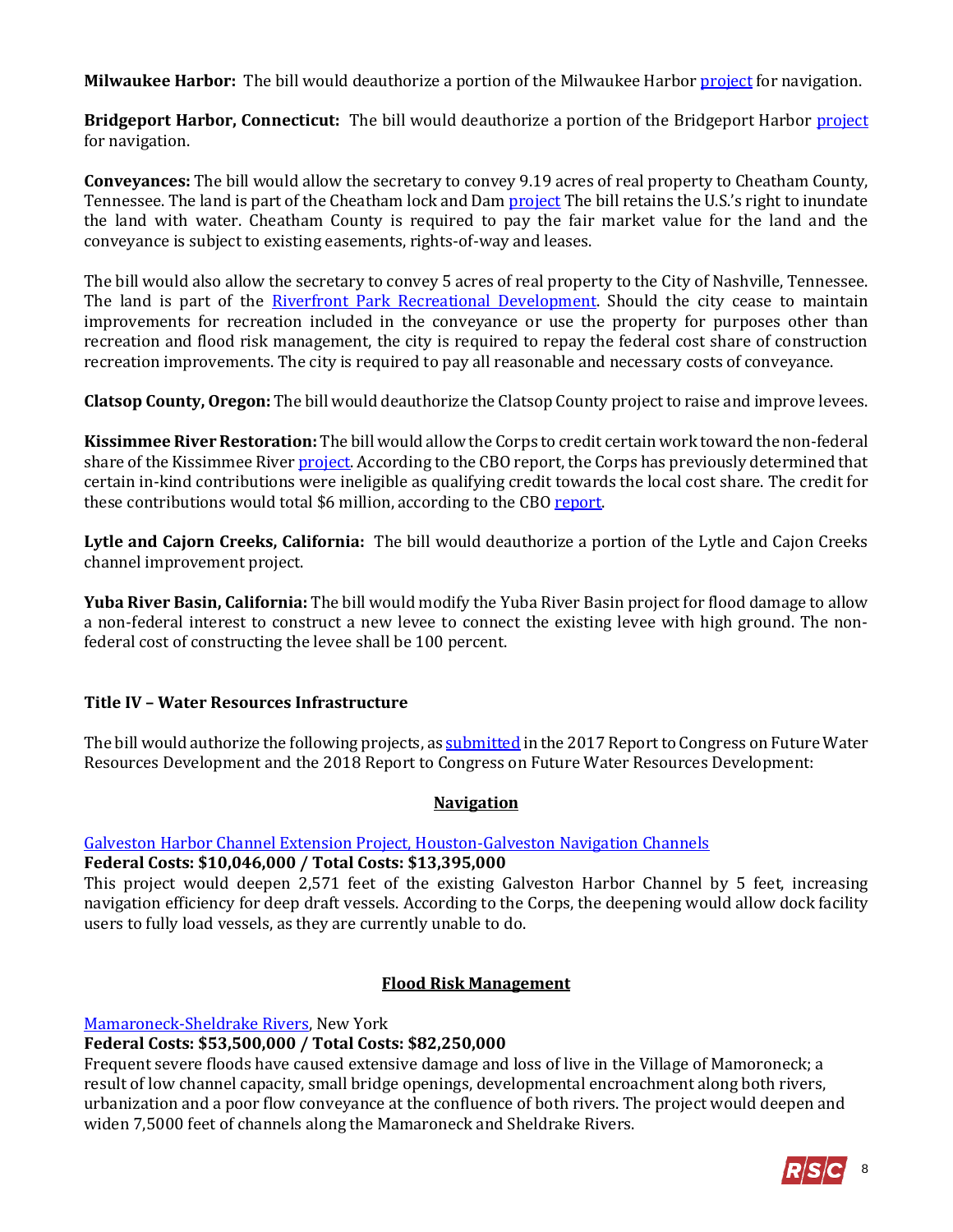#### [Ala Wai Canal](http://www.poh.usace.army.mil/Missions/Civil-Works/Civil-Works-Projects/Ala-Wai-Canal/), Hawai'i

#### **Federal Cost: \$198,962,000 / Total Cost: \$306,095,000**

The Ala Wai Canal is a two-mile canal which was created to drain the wetlands that was once Waikīkī, creating the tourist destination it is today. According to the Corps, the project would reduce flood risks by improving the flood warning system, and constructing six in-stream debris and detention basins in Makīkī, Mānoa and Pālolo streams, one standalone debris catchment feature, three multi-purpose detention areas in open spaces through the watershed, and concrete floodwalls averaging 4 feet high along the canal.

#### **Hurricane and Storm Damage Risk Reduction Projects**

#### [St. Johns County,](http://www.saj.usace.army.mil/Missions/Civil-Works/Shore-Protection/St-Johns/) Florida

#### **Initial Federal Cost: \$5,712,000 / Initial Total Cost: \$20,276,000**

#### **Renourishment Federal Cost: \$9,484,000 / Renourishment Total Cost: \$33,020,000**

This beach renourishment project would reduce the risk of coastal damage on 2.6 miles of Vilano Beach and South Ponte Verda Beach. According to the Corps, erosion, inundation and waves have caused storm damage that threatens infrastructure, natural habitat and recreational opportunities. Erosion has also threatened the only north-south hurricane evacuation route for coastal communities. The project would extend the berm by 60-feet and extend the shoreline along 2.6 miles of beach.

#### [Sabine Pass to Galveston Bay,](http://www.swg.usace.army.mil/Portals/26/docs/Planning/Public%20Notices-Civil%20Works/S2G%20Final%20IFR-EIS/App%20K%20Final%20CAR%20.pdf?ver=2017-05-24-121135-310) Texas

#### **Initial Federal Cost: \$2,157,202,000 / Initial Total Cost: \$3,318,772,000**

This project consists of two parts: a storm damage reduction project to protect a developing coastal area in Galveston, and an ecosystem restoration project to protect the largest remaining coastal marsh area, located in Jefferson county. According to the Corps, the storm damage reduction project aims to reduce the impacts of tropical storm surges by constructing a 26.7-mile-long levee/floodwall system, and raise or reconstruct an additional 29.8 miles of existing levee/floodwall systems, install erosion protection and make other improvements to prevent infrastructure damage. The ecosystem restoration project would restore 453 acres of estuarine marsh and preserve 560 acres of forested wetlands in order to mitigate the impacts of the storm damage reduction project.

#### [St. Lucie County,](http://www.saj.usace.army.mil/Missions/Civil-Works/Shore-Protection/St-Lucie-County/) Florida

# **Initial Federal Cost: \$7,097,000 / Initial Total: \$3,318,772,000**

#### **Renourishment Federal Cost: \$8,915,000 / Renourishment Total: \$33,020,000**

This beach renourishment project would reduce the risk of coastal damage on 3.3 miles of beach along South Hutchinson Island reach, where the erosion rate is almost half a foot every year. According to the Corps, erosion, inundation and waves have caused storm damage that threatens infrastructure, natural habitat and recreational opportunities. The project would extend the shoreline along 3.3 miles of shoreline.

# **Flood Risk Management and Ecosystem Restoration**

[Española Valley, Rio Grande,](http://www.spa.usace.army.mil/Media/Fact-Sheets/Fact-Sheet-Article-View/Article/479098/espaola-valley-rio-grande-and-tributaries/) New Mexico

# **Federal Cost: \$40,117,000 / Total Cost: \$61,718,000**

High flows of the Rio Grande in Española Valley, New Mexico, have caused floor damage, including severe degradation and loss of riparian habitat. According to the Corps, this project would rehabilitate the riparian environment, minimize flood risk, increasing human safety, and improve passive recreation

# **Modifications and Other Projects**